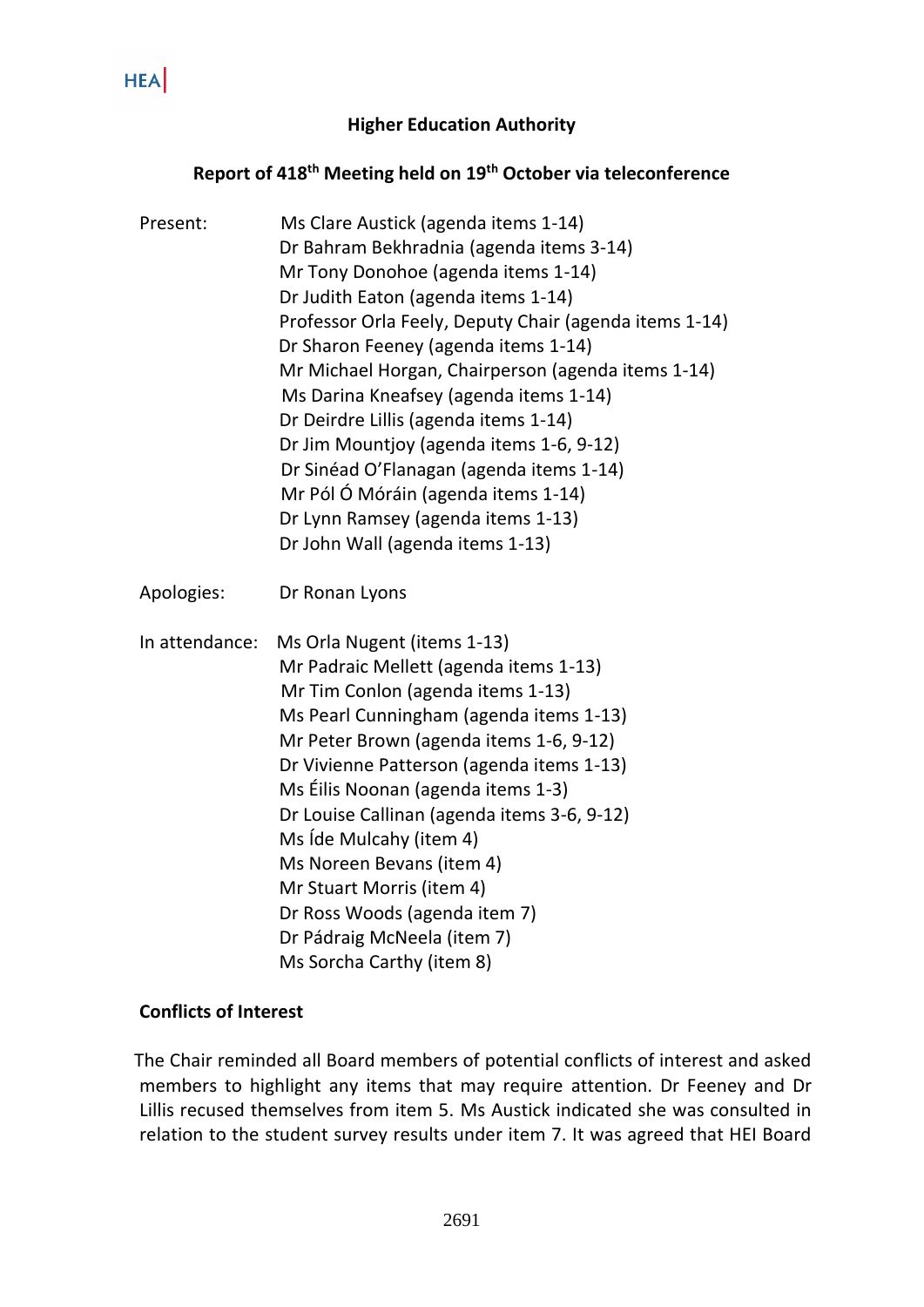members, including those working on HCI projects did not need to recuse themselves for item 8 as it was for information only.

## **Quorum**

The quorum for HEA Board meetings, six members, was met.

The Chair congratulated Professor Orla Feely on her Presidential address to the Institute of Engineers. He congratulated Dr Deirdre Lillis following the launch of the HCI funded Convene Project at TU Dublin.

The Chair advised the Board that the CEO, Dr Wall was unable to attend the meeting today.

# **1. Report of 417 th Board meeting**

1.1 The minutes were approved.

#### **2. Matters arising**

- 2.1 The Board were advised that the Minister has not yet made a decision on the TU application from IT Carlow/WIT.
- 2.2Arising from a query raised by a Board member concerning press coverage of the IRC error, which was discussed by the Board in July, Mr Mellett advised that the HEA received a request under Freedom of Information legislation for the HEA Board minutes. This request was dealt outside FoI through the publication of the minutes on the HEA website in accordance with standard practice. Mr. Brown advised that the HEA was subsequently contacted by the Irish Times in relation to the discussion at the July Board meeting and a briefing note outlining the background to the case was prepared.

#### **3. Committee Reports**

#### *Audit and Risk Committee*

3.1 Dr Lillis introduced the Committee's report. She thanked Dr Feeney, Ms Cunningham and Mr Mellett for assistance with the arrangements following her appointment as Chair.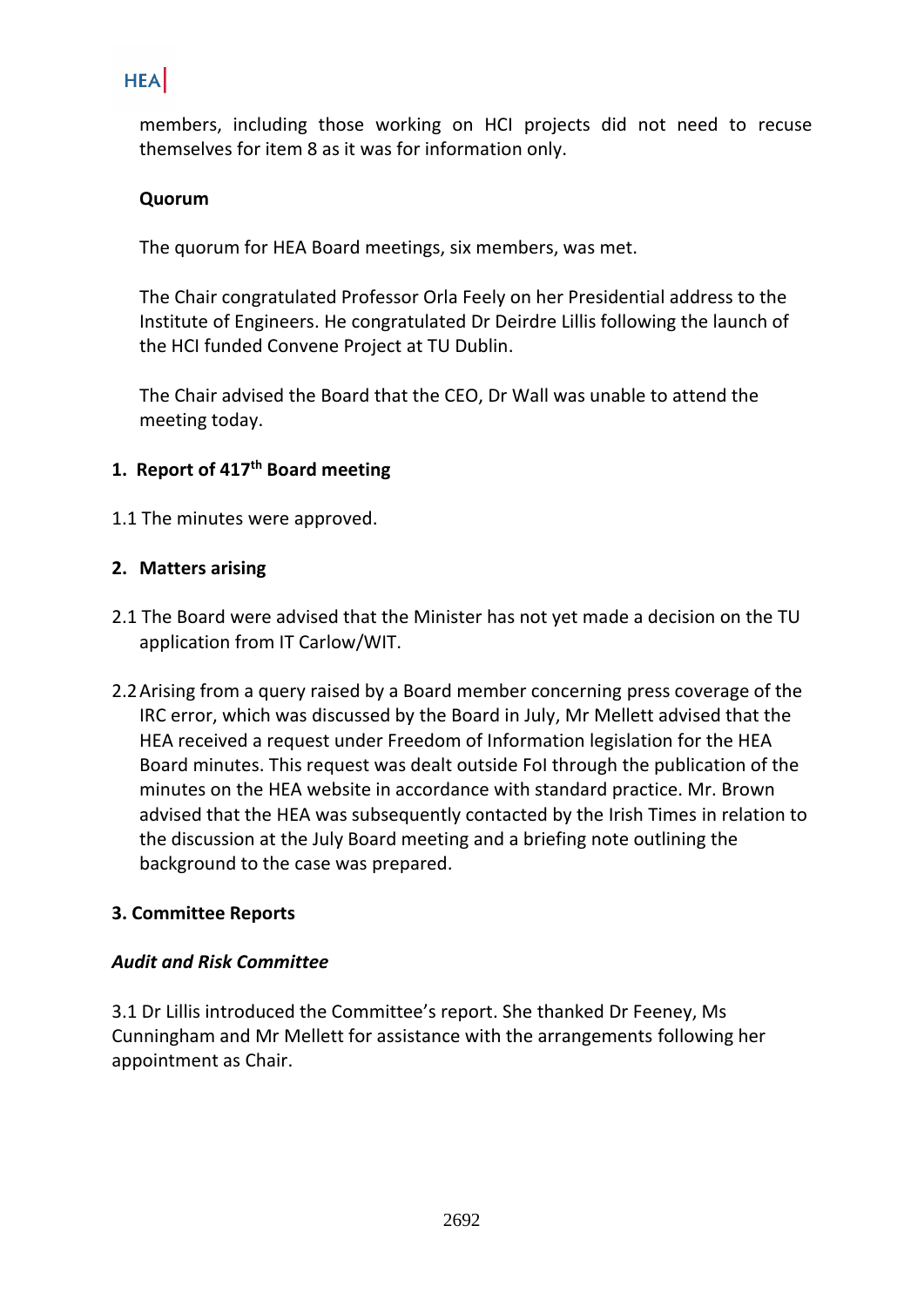### *3.2 Audit and Risk Committee Governance*

The Committee recommended approval of the revised terms of reference for the Committee, dates for meetings to July 2022 and recommended the reappointment of Ms Anne Brady as an external member of the Committee to run concurrently with the current Board's term.

**Decision:** The Board approved the revised terms of reference for the Committee and the appointment of Ms Brady to the ARC

#### *3.3 Internal Audit Workplan*

The Committee approved an internal audit workplan for 2021. The Committee received the 1<sup>st</sup> internal audit report from Deloitte on the Erasmus Programme, no material issues were reported.

## *3.4 Banking arrangements, updates on IT Security*

The Committee recommended the closure of two bank accounts and the renaming of five further bank accounts. The Committee received reports from the IT Unit outlining very satisfactory progress being made on implementation of the various HEAnet advisory reports.

**Decision:** The Board approved the closure of two bank accounts and the renaming of five further bank accounts.

#### *3.5 Data Breach – IRC Smart Simple System*

Dr Lillis advised members that the HEA's data protection procedures apply to the Irish Research Council. Mr Brown updated members on developments since the breach. The Data Protection Commissioner was notified within the required 72 hour timeframes, the IRC reviewed its data protection notice and has reviewed its record retention arrangements. Arising from this review a tranche of inactive records have been deleted. The IRC met Smart Simple shortly after the breach and have requested a full security review. Finally, as part of the HEA's security services agreement with HEAnet a penetration exercise was undertaken. The initial report has not found any significant issues, the full report and management responses will be presented to the ARC later this year. Ms Noonan advised members that there has been no response from the DPC since the original notification. Smart simple has offered the affected data subjects (63) a free one year data protection subscription. Four out of the 63 data subjects have so far accepted. She confirmed the IRC data protection procedures, including arrangements when there are breaches, are now fully aligned with those of the HEA. Referring to the recent review of record retention on the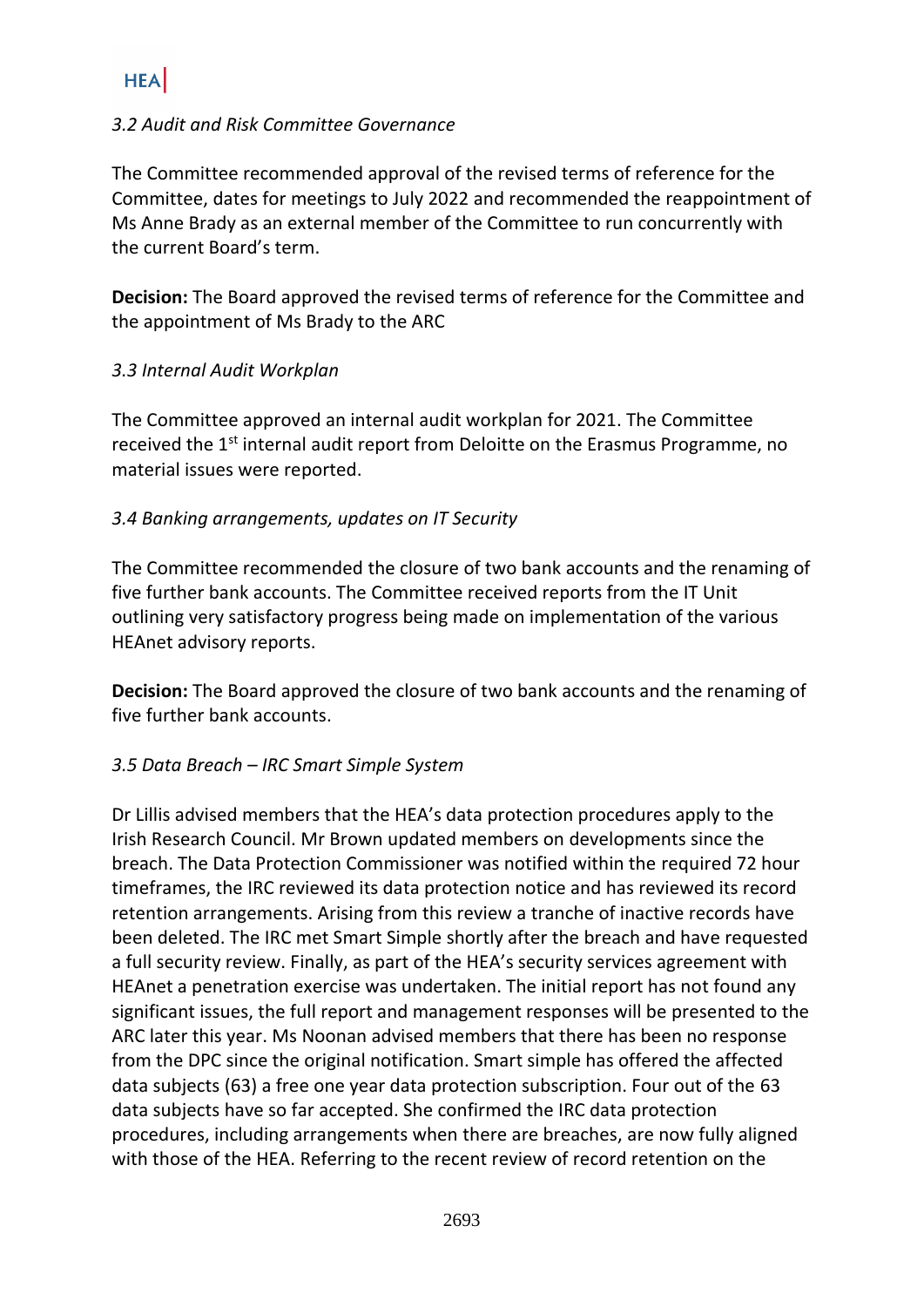smart simple system, she confirmed she is currently undertaking a review of record retention across the HEA and IRC.

**Decision:** The Board approved the Committee's report.

## *Finance and Governance Committee*

3.6 Dr O'Flanagan introduced the Committee's report. The Committee deferred consideration of its terms of reference and the appointment of external members to the November meeting.

# *3.7 Mental Health and Well Being funding and Health Campus Initiative funding*

**Decision:** On the recommendation of the Finance & Governance Committee, the Board approved the allocation of €5m Mental Health and Well Being funding and €350k in respect of the Health Campus initiative as set out in the revised memorandum F 44/21. It was noted that this includes provision for a National Coordinator based in the HEA who will assist HEIs on implementation of the Healthy Campus framework.

*3.8 IRC programme commitments: Funding commitment for CHIST-ERA; Funding commitment for SFI-IRC Pathways programme; Funding commitment for 2021 New Foundations programme*

**Decision:** Members approved the IRC funding commitments for CHIST-ERA; SFI-IRC Pathways and 2021 New Foundations programme as follows:

| CHIST-ERA                   | €299,982   |
|-----------------------------|------------|
| <b>SFI-IRC Pathways</b>     | €8,800,800 |
| <b>2021 New Foundations</b> | €640,883   |

*3.9 Mazar's audit of HEIs 2020 COVID-19 Claims*

Mazars draft report was noted by the Committee and members were advised that the final report is included in the documentation for today's meeting.

**Decision:** The Board approved publication of this report.

**Decision:** The report of the Finance & Governance Committee was noted by the Board.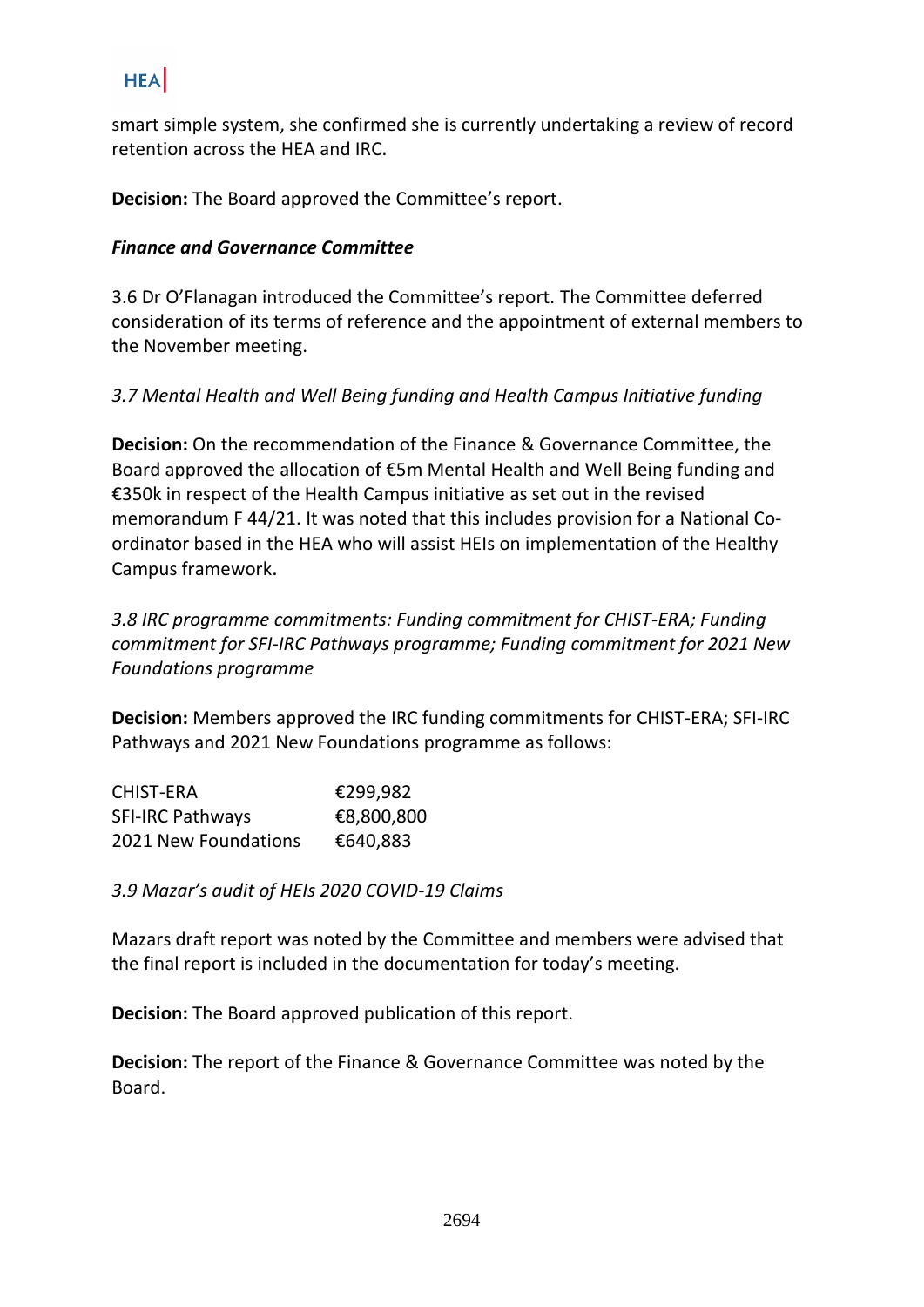# *Research and Graduate Education Committee*

3.10 Professor Feely introduced the Committee's report. The Committee received a very informative presentation from the USI Vice President for Postgraduate Affairs. The Committee received a report on the COVID-19-Related Research Costed Extensions, while this programme is now closed, the Committee recommended that any unallocated amounts be reallocated to the HEIs on the same basis as the original allocation.

#### 3.11 Other issues considered by the Committee

- North-South Research Programme the number of expressions of interest at 484 was higher than anticipated.
- DETE presentation on Export Controls, the HEA plans to issue a letter to the Chair of each HEI ARC. The HEA's ARC will also be briefed.

**Decision:** The Board approved the report and the Committee's recommendation of the allocation of any unused COVID-19-Related Research Costed Extension funding.

#### *System Development and Performance Management Committee*

3.12Mr Donohoe introduced the Committee's report. The Board was informed that it remains to be seen how system performance will be addressed in the HEA legislation although Mr Conlon noted the Department now appears to be more open to the HEA taking the lead in preparing the system performance framework, following consultation with the Minister. The HEIs will then prepare their own performance plans by reference to this framework.

3.13 Other issues considered by the Committee

- Executive review of the Strategic Dialogue and Performance Meetings it was suggested members attend future dialogue meetings.
- Executive review of the Strategic Dialogue process the Committee noted the resources needed to manage this process while concurrently having to manage TU applications.

The Committee agreed to the Executive's recommendation that the HEIs be requested to submit a composite three year (2018-2021) report on their performance compacts rather than being asked to submit one for 2020/21. The Committee also agreed on the need to incentivise HEIs to collaborate on the Impact Assessment Case Studies.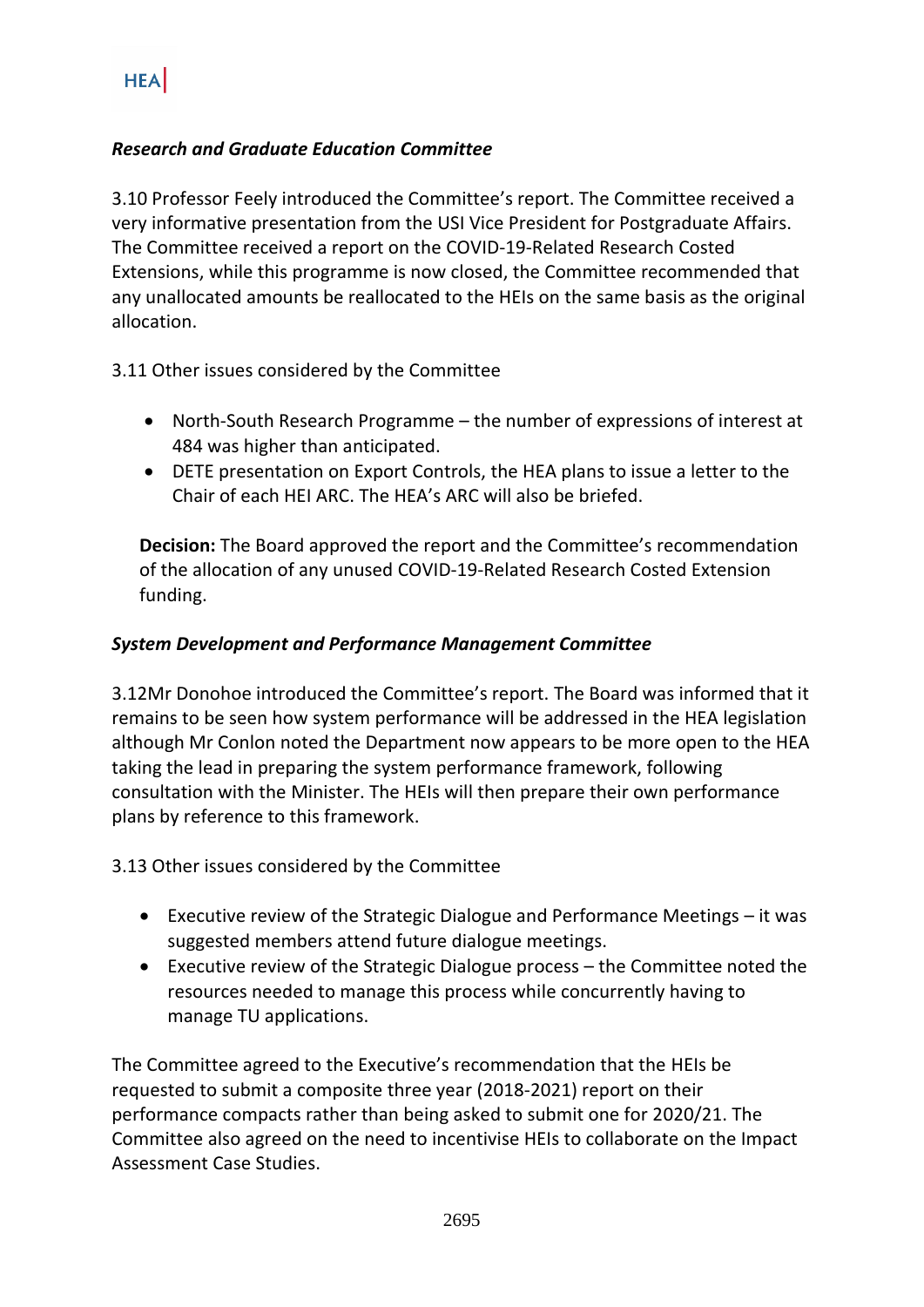**Decision:** The Board noted the Committee's report.

## **4. HEA Legislation**

4.1 The Chair welcomed Ms Mulcahy, Ms Bevans and Mr Morris to the meeting. Ms Mulcahy in her presentation to the Board focused on the following;

- Wider policy context underpinning the reform of the HEA Act.
- Update on the HEA Bill 2021 the Department has been engaging with the Office of the Attorney General and is currently considering the pre legislative scrutiny report of the Joint Oireachtas Committee.
- An outline of the roles and responsibilities set out in the legislation in respect of the Minister and his Department, the HEA and the HEIs.
- The Bill reflects a broader set of purposes including an emphasis on performance in the sector, planning for the sector, the need for autonomous and agile HEIs with strong governing bodies.
- Research a central role of the HEA in relation to teaching and learning and research will be set out in the legislation. A new Research Bill is planned, and it will be informed by the new strategy on research and innovation currently being developed.
- Composition of the HEA Board Chair and 11 ordinary members. Staggered appointments to allow for continuity in membership.
- HEI Governing Bodies 17 members, of which 8 will be external. There will be two student representatives. The Governing Body shall appoint the Chair.
- HEA oversight powers these will be graduated with the expectation in the first instance that the HEI will take the lead in addressing any alleged shortcomings.
- Provision for the HEA to prepare Codes of Practice in consultation with the HEIs. These will not be mandatory.
- Mechanisms for student engagement including the need for consultation on strategic and equality plans and an annual survey.
- Other provisions including provisions for data collection and sharing and the designation of private institutions.
- Changes made since the publication of the Heads of Bill the power to remove or suspend governing bodies has been removed. The cap on Academic Council size has been removed.

4.2 The following issues were raised;

• Timeline for enactment of legislation? Ms Mulcahy advised that the Department is still working with the AG's office on the draft legislation. The legislation will then be submitted to the cabinet before being introduced to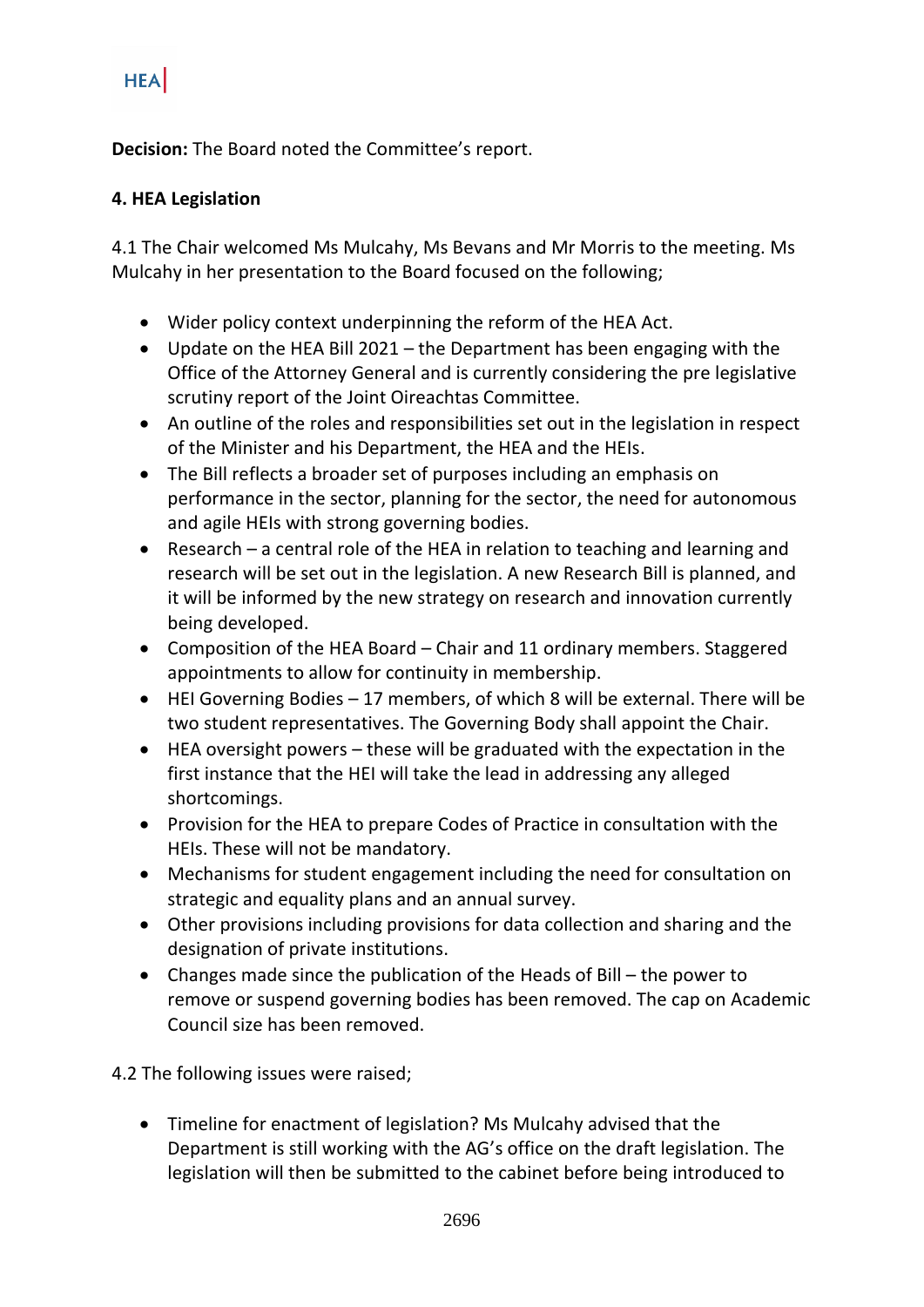the Houses of the Oireachtas. She anticipated this happening before Christmas.

- Absence of reference to the need for HEIs to produce a climate action plan. This represented a missed opportunity for DFHERIS/HEA to play a leadership role. Ms Mulcahy indicated climate action is referenced in the overall objectives of the legislation. The HEA can issue policy directives to the HEIs including on the need for HEIs to submit a climate action plan, she indicated she will raise the matter with colleagues in the Department. The Chair noted that the need for climate action plans could also be addressed under the system performance framework.
- Role of the HEA in developing the system performance framework. Ms Mulcahy indicated that the Department is considering changing this to the framework being developed by the HEA following consultation with the Minister and his Department.
- Research while the plans for research were welcome, gaps remain. The RGE Committee continue to be available to assist the Department on this aspect of the legislation. Likewise, the National Teaching and Learning Forum is happy to advise in relation to the provisions underpinning lifelong learning.
- Does the legislation adequately protect academic freedom? Ms Mulcahy agreed to discuss this further with colleagues in the Department.
- It was noted that the legislation provides for two student representatives presumably an undergraduate and a postgraduate. Could this be increased to 3 to allow for a student union representative? The importance of meaningful HEI-student engagement processes was noted. Ms Mulcahy agreed to take this back to the Department.
- It was noted that there appeared to be some inconsistencies in the Heads of Bill. Ms Mulcahy confirmed these will be addressed in discussions with the AG's office.
- Proposal for Governing Bodies to appoint their own Chairs. Should such appointments be made by the Minister following a stateboards.ie campaign? Ms Mulcahy advised that both IUA and THEA strongly pushed for Governing Bodies to appoint their own Chairs. Ms Bevans noted the current practice in the TUs is that the Minister appoints just the first chair and then future Chair appointments are made by the GBs themselves. In relation to engagement with stateboards.ie she noted that they have been unable to assist with recent campaigns for the filling of IoT chairs. It was suggested that the resources of that body should be enhanced to enable them assist with such appointments. Ms Mulcahy noted that other legislation does not specifically reference PAS or stateboards.ie having a role in assisting with Chair appointments.
- Does the legislation prevent Presidents chairing Governing Bodies? Ms Mulcahy confirmed this is the case, the TCD Charters are being looked at separately.

### **HEA**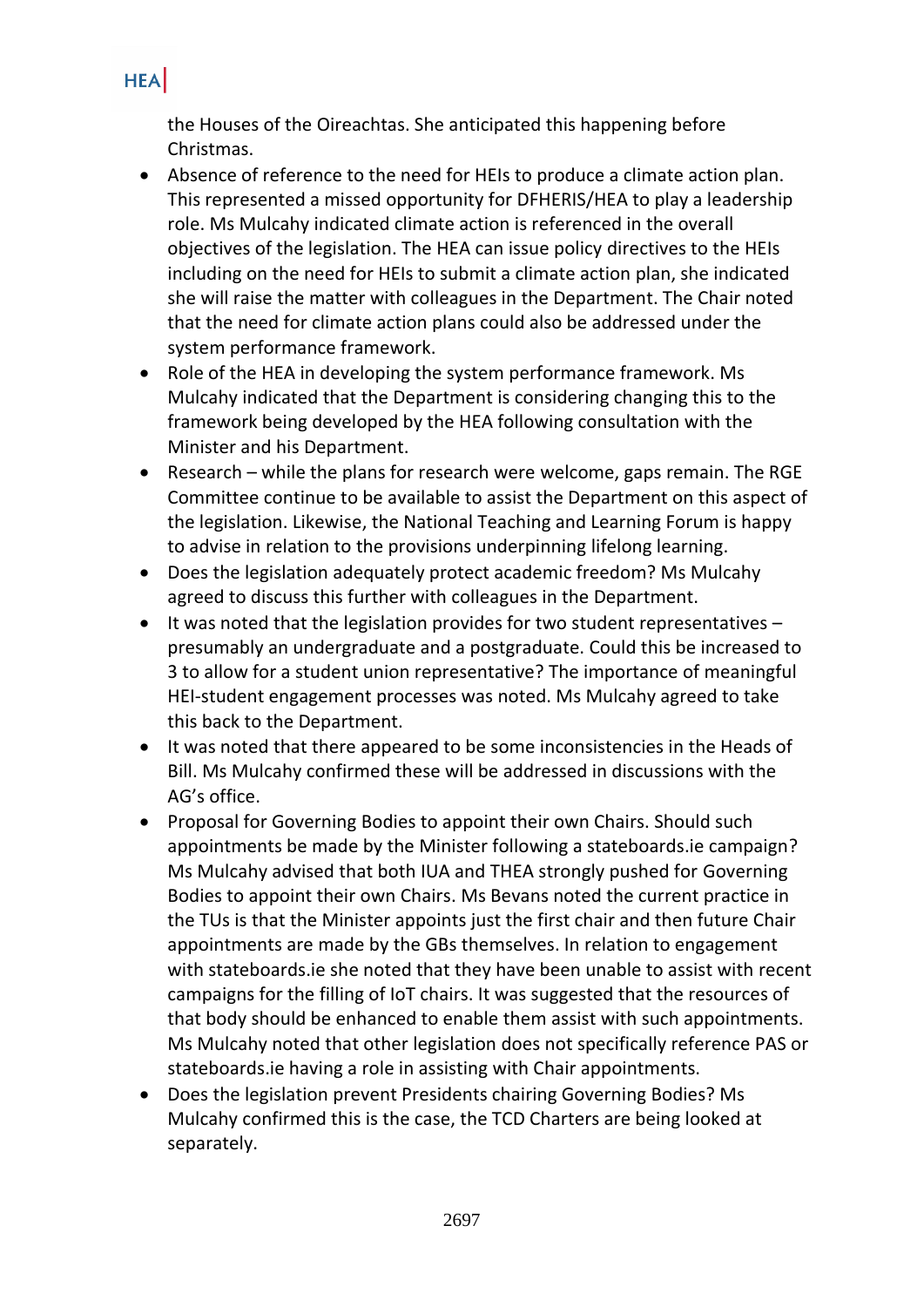The Chair thanked the Department officials for their presentation and noted there will be continued engagement between the Department and the Executive on the legislation.

# **5. TU Dublin Review Terms of Reference<sup>1</sup>**

5.1 Dr Callinan introduced this item noting the objective of the review is to evaluate the performance of TU Dublin against the strategy outlined in its application for TU designation and explore how the newly established institution is fulfilling and delivering its ambitions as a TU. It was intended that lessons learned from this exercise could be shared with other consortia. The exercise may also advise or highlight any issues relating to the attainment of some of the medium term targets set out in the TU legislation. She concluded her remarks with an outline of the approach and timeline for the review.

5.2 Members raised the following issues;

- Is there a legal requirement to undertake such a review? Dr Callinan advised there was not, the review was a recommendation of the HEA Board in the letter to the Minister regarding the TU Dublin TU application. Mr Conlon also noted the importance of the HEA being able to demonstrate that state investment has been effective.
- A number of members welcomed this proposal having regard to the TURN recommendation that each consortia should learn from each other.
- How independent will those who were already involved on the advisory panel be?
- How are post designation issues being addressed? Mr. Conlon noted some issues such as restructuring and staff profiles would be addressed in the OECD review. This particular exercise would address how TU Dublin has deployed its existing resources.
- Concern was expressed over the tight timeframe for the exercise, both from a HEA and a TU Dublin perspective, having regard to the fact that the challenges of Covid remain. Perhaps a limited exercise focusing on the metrics now compared with designation date could be considered. The Executive confirmed that TU Dublin have not been consulted in relation to the review.
- The review might fit within a national conversation around the new landscape of higher education and ensuring a hierarchy of institutions is not created.

**Decision:** The Board approved the terms of reference of the review, but suggested its timing be considered by the Executive in consultation with TU Dublin.

<sup>&</sup>lt;sup>1</sup> Dr Feeney and Dr Lillis recused themselves from this item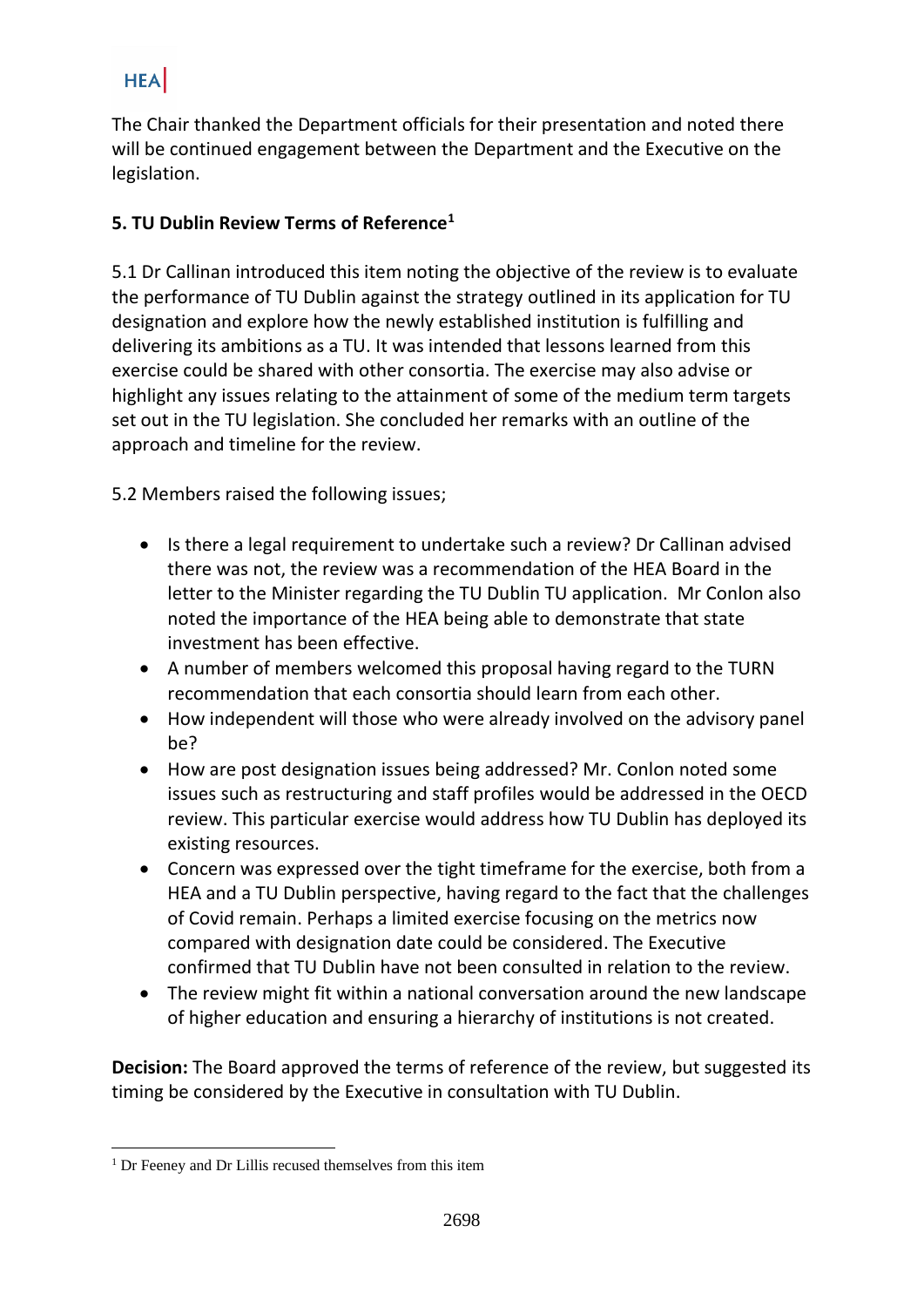### **6. HEI Governing Body Masterclass Series**

6.1 The following issues were raised by members;

- Should the executive be considering the same people who had advised on the strategic dialogue process to now be providing coaching?
- Consideration should be given to including people outside the HE system particularly those with experience in the development and implementation of strategy.
- There is a perception of reliance on the same names to act as advisers or serve on panels and there is an associated risk of lack of fresh ideas. Mr Conlon advised that the executive was satisfied that the proposed names had the necessary expertise having regard to their input into the strategic dialogue process. He acknowledged the need for the HEA to ensure it did not become unduly reliant on a small number of advisers and the need for fresh ideas.
- Who is the training pitched at? Mr Conlon advised it was focused at Presidents and Chairs of Governing Bodies. It was proposed that these events be hosted by HEIs themselves. He accepted the need to present these classes as compelling events in order to ensure they were well attended.
- The Chair advised that he and the CEO have commenced a serious of meetings with Governing Authority and ARC chairs. Three such meetings have taken place so far, more are planned.

**Decision:** It was agreed that this matter should be further considered by the SDPM Committee.

# **7. Consent Report**

7.1 Dr Woods introduced this item noting that the work had been undertaken at the request of the Minister. Members were being asked to approve publication of the two reports following consideration by the Minister. He introduced Dr Padraig Mac Neela, Head of School of Psychology, NUI Galway who was one of the authors of the two reports.

7.2 Dr MacNeela focused on the following in his presentation to the Board;

- Methodology the two reports were undertaken following an assessment of the results from two on-line surveys completed by 7901 students and 3516 staff in April 2020. This was the first time staff were surveyed.
- Key findings students it was noted the majority of students agreed that their HEI would maintain the privacy of the person making a report. There were higher positive responses from male and heterosexual students. Only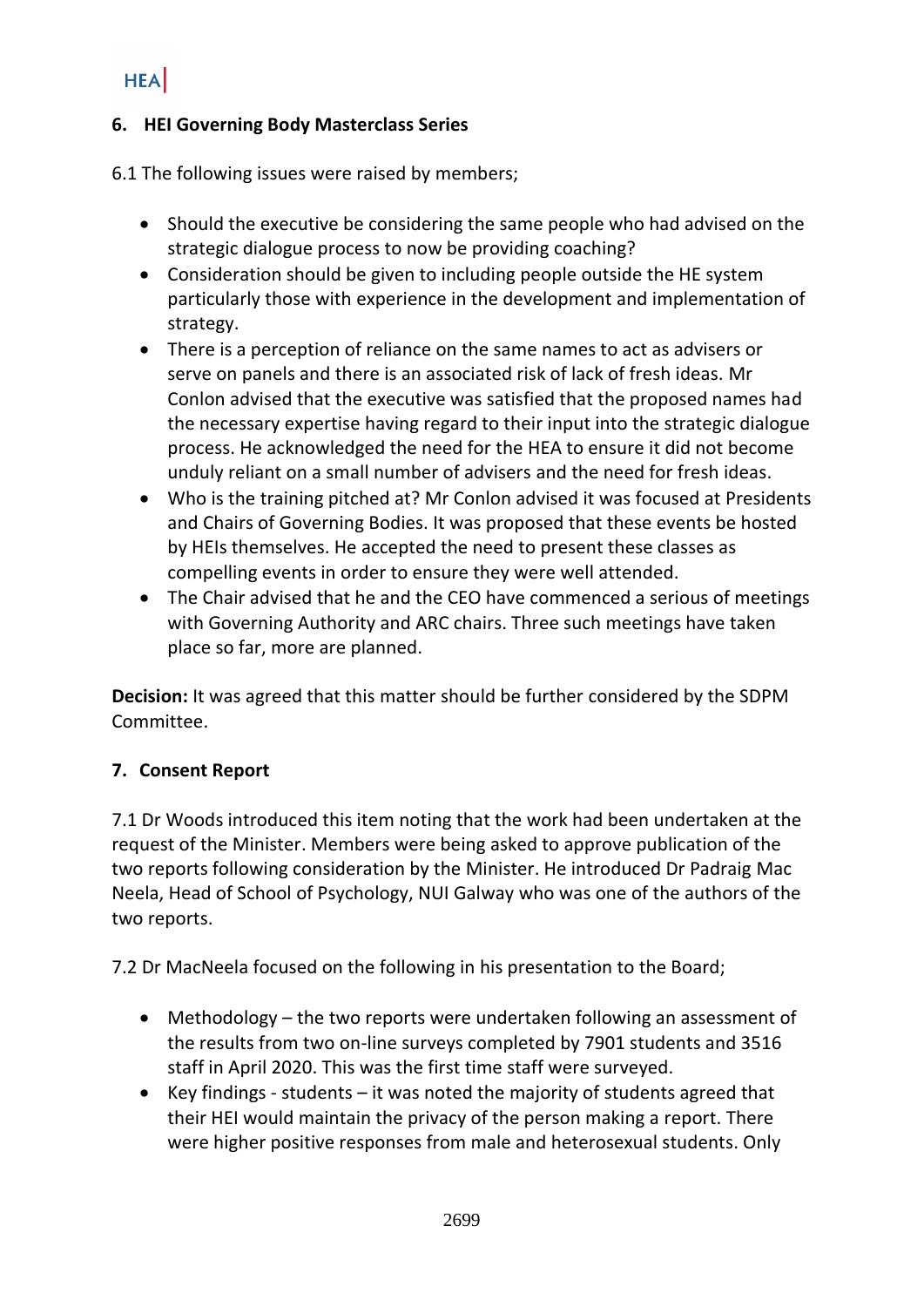25% of respondents knew where to go, suggesting more work needs to be done on communications.

- Key findings staff Approximately one third of staff members agreed that their HEI is proactive in addressing issues of sexual violence and harassment. Around 40% of respondents said they knew how to report sexual violence or harassment personally. While most staff felt safe on campus, a minority felt uncomfortable speaking up.
- Exposure to preventive programmes while the numbers have grown, there is need to ensure greater participation. There was clear evidence that participation in such programmes ensured a greater awareness of SVH.
- Over half of the participants said they had experienced examples of sexual harassment. A high number of students reported some degree of sexual violence reported (an increase in last year's survey).
- Report recommendations this included the need for more integrated and systems-wide programme of development and the provision and promotion by HEIs of a systematic development programme of awareness raising, education, and training.
- Dr MacNeela acknowledged the contribution of the USI, DFHERIS and the HEA executive in supporting this research.
- 7.3 The Chair, on behalf of the Board, thanked Dr MacNeela and his colleagues for their reports.

The following issues were raised;

- Should there be a recommendation that awareness programmes are mainstreamed and form part of year 1 undergraduate induction. Should students be required to sign a declaration that they are aware of the need to secure consent? Dr MacNeela noted that there was a growth in numbers attending awareness programmes as part of induction – up 40% on last year. This may have been due to the training being provided on-line. It may be a struggle to maintain momentum with a return to campus.
- The recommendation that there be a standardised approach to training was welcomed. How will this be monitored? Dr MacNeela noted that we are still at the beginning of a process notwithstanding the fact that many in the UK and US are envious over the level of support the consent framework has been given by central government.
- Some concern was expressed over the explicit language in the reports and whether such private information, even if provided on a voluntary basis, needed to be published.
- Is the data at institutional level available to HEIs? It was confirmed that this was. Dr Woods advised that such data was being provided to the HEIs to help inform them, it was not intended that this data be published.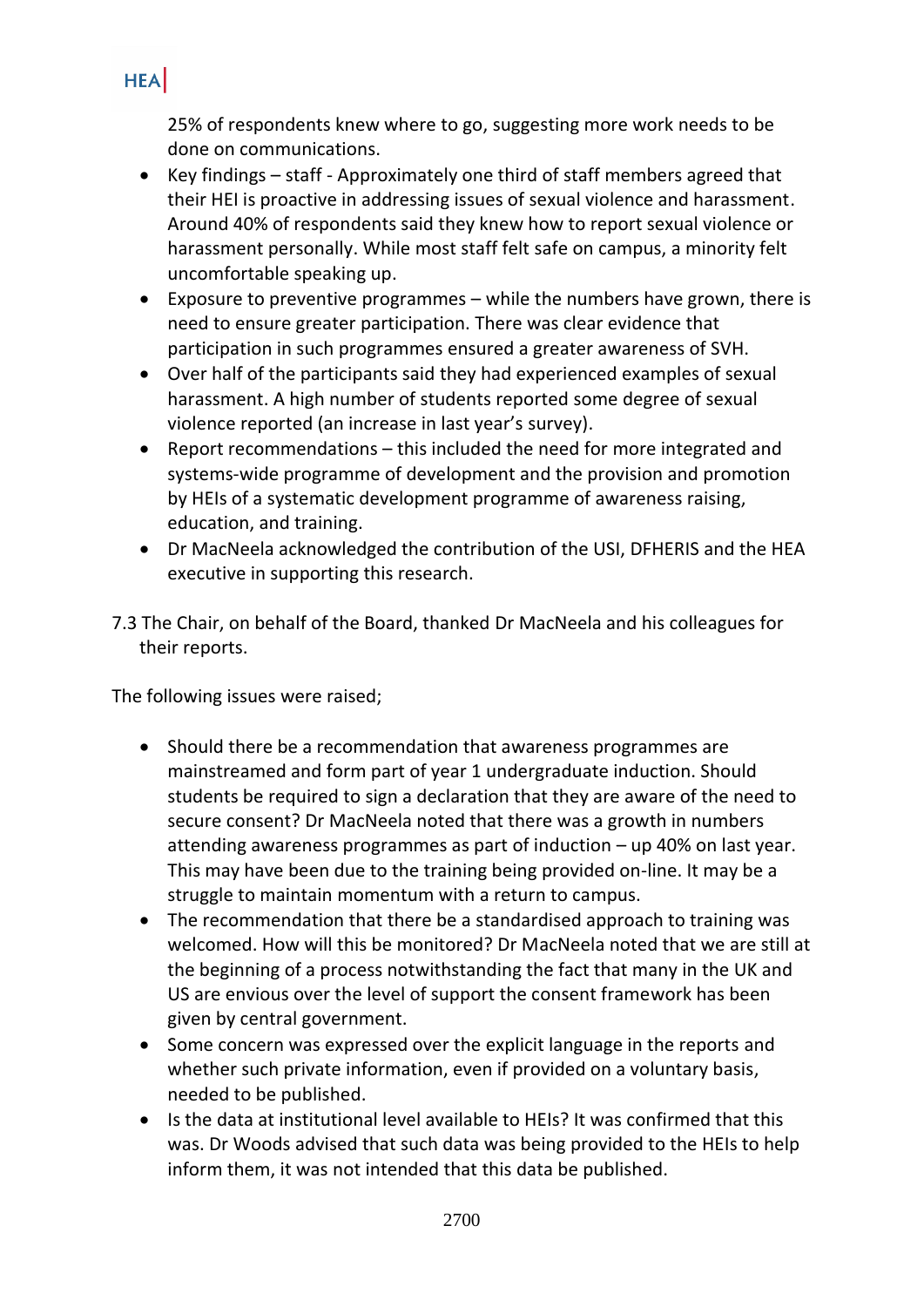**Decision:** Members approved the publication of the two reports following consultation with the Minister and his Department.

#### **8. Human Capital Initiative**

8.1 Ms Carthy outlined the background to the three pillars of the Human Capital Initiative. The initiative is in place over a year and the HEA is now in the process of receiving reports twice per annum. In addition there will be site visits. She presented an 11 minute video on 5 of the 22 projects funded under pillar 3 of HCI ( $\epsilon$ 196.4m).

**Decision**: Item noted

#### **9. Schedule of Board and Committee Meetings**

**Decision**: Item noted

# **10. IUA Report - Results of the Student Campaign run by the Enhancing Digital Teaching and Learning**

10.1 Members were advised that this report was now published. The findings will feed into the work of NStEP.

**Decision**: Item noted

#### **11. The peak of higher education — a new world for the university of the future**

**Decision**: Item noted

# **12. National Forum Board sectoral partnership project 'Next Steps for Teaching and Learning: Moving Forward Together'**

12.1 Dr Ramsey advised that the findings of this project will be launched on  $10^{th}$ November, there will be both an on-site and on-line attendance at this event. She outlined the key players involved the project, the key findings and anticipated next steps. The interviews which formed part of the project were undertaken by Dr Annie Doona, former President of IADT. Amongst the draft recommendations are;

- The need for a universal approach to design for learning. Collaborative efforts with AHEAD have been very positive to date.
- Need to prioritise staff and student well-being.
- Need for evidence based research to underpin the learnings from teaching and learning.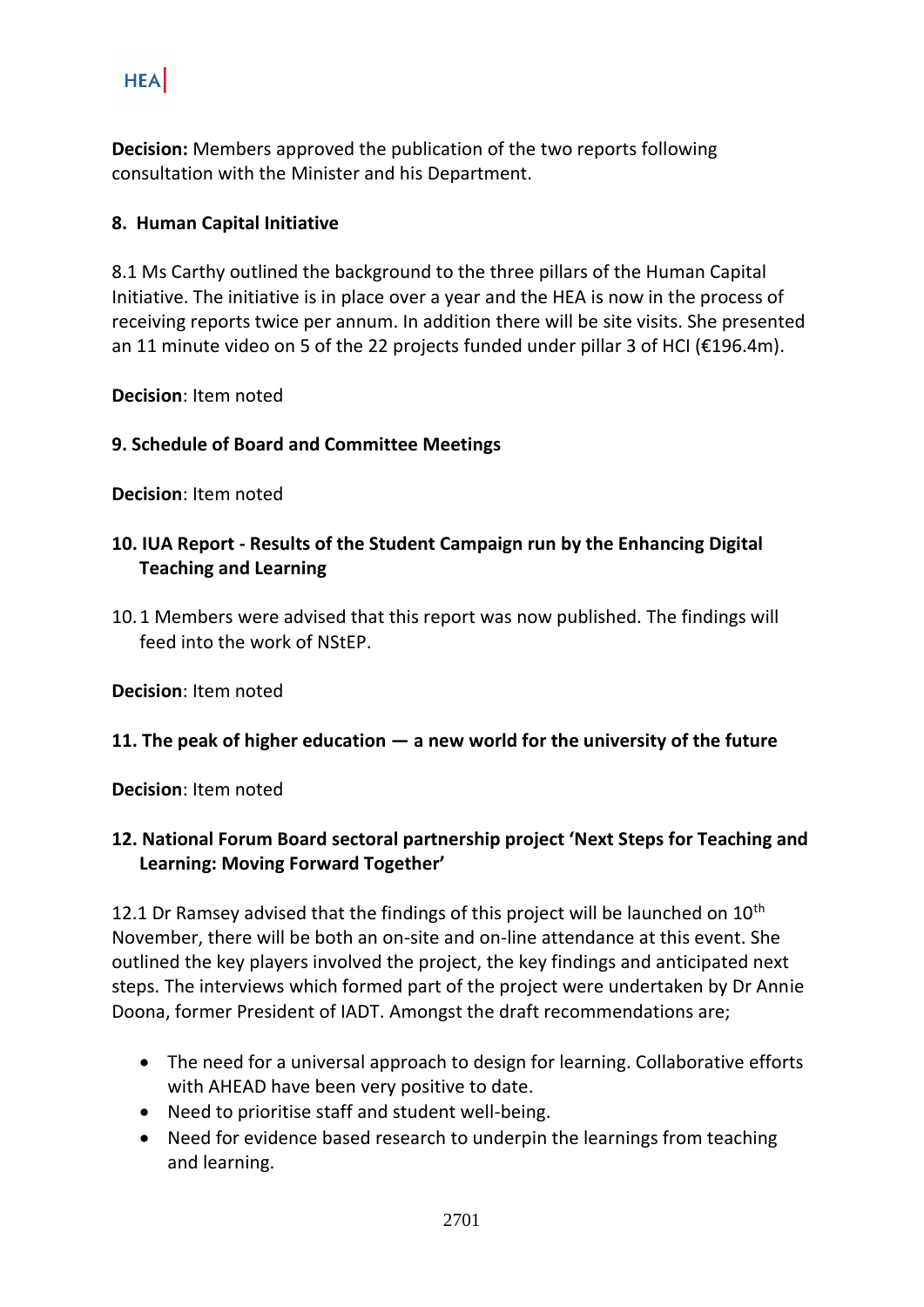- Future of assessment how do we assess and what do we assess?
- Need to enhance the digital capacity of both staff and students.
- Empowering lifelong learners including the need for accreditation of microcredentials.

12.2 Members raised a number of queries in relation to the project;

- The extent to which different learning styles arose? Dr Ramsey advised this did not come up but there was a recognition that the study styles of the student body in higher education is very diverse.
- The extent to which staff are ready to deliver on-line teaching, to some extent Covid may have forced staff to embrace it as a temporary measure? Dr Ramsey advised that this did not come up directly. A number of ancillary issues arose such as IP of on-line learning. The issue of staff burnout emerged. Who is responsible for digital skills?
- Timeframe for implantation of the project's recommendations? Dr Ramsey envisaged the work being implemented over a 3-5 year timeframe but noted some issues around definitions will need to be addressed more urgently.
- The extent to which HEI leadership has embraced this? It was suggested that this be considered further after the launch on 10<sup>th</sup> November.
- The ability to deliver and participate in on-line learning in an open plan environment poses a challenge for many. Regional hubs have the potential for many to avail of higher education without the need to attend campus.

**Decision:** Item noted.

# **13. Executive Report**

13.1 Members noted Mr Pigott will shortly be leaving and thanked him for his significant contribution to the HEA's statistical output. Other issues raised;

- Staff turnover and feedback from exit interviews. Is there anything that can be done to reduce staff turnover in the HEA. Mr Mellett advised this will be provided in the next HR metrics report. Experience to date suggests staff leave for better paid jobs, a small number in the past left due to time needed to commute. It is hoped that the new hybrid working arrangements in the HEA will lessen this risk. He advised that a new HR strategy will be developed in 2022 and this will include initiatives to boost retention.
- Were the outcomes of the Senior Academic Leadership Initiative expected in the near term as institutions had applied in early 2021? Mr Conlon advised that no formal approval had been received since the panel outcomes were forwarded to the Department in May.
- Award of funding to support a student with a disability studying in DBS. The Chair noted that the new legislation may address this moving forward.